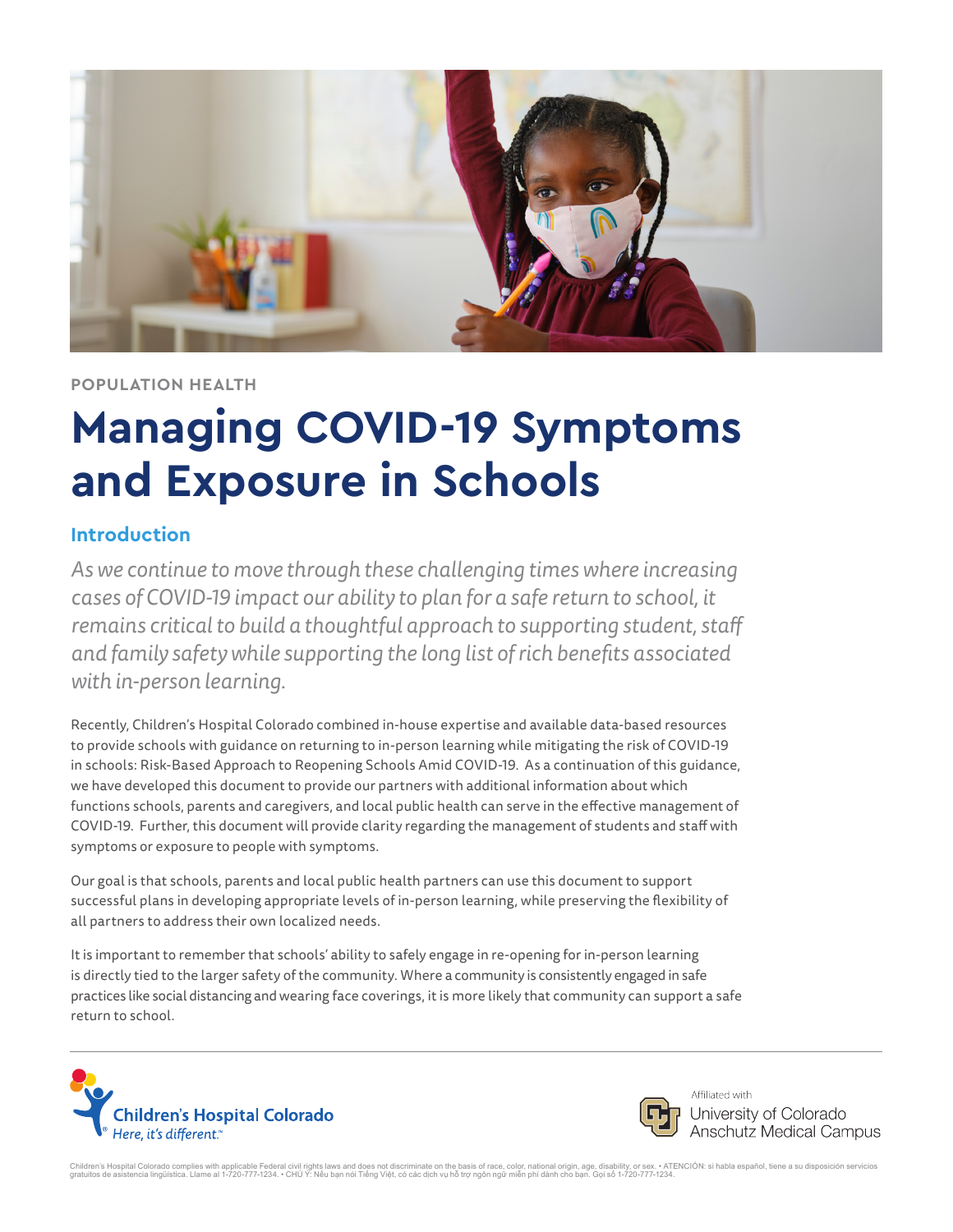### **Definitions**

**Symptoms :** While symptoms of COVID-19 range widely from mild to severe, our pediatric experts have grouped the known symptoms into "high-risk" and "low-risk" categories. Symptoms in the "high-risk" category indicate a higher likelihood of COVID-19 infection. Symptoms in the "low-risk" category are still indicative of possible illness and should be assessed, however their presence alone may be less likely to be caused by COVID-19 infection.

| <b>High-risk</b> | Fever, chills, cough, shortness of breath or difficulty breathing,<br>or loss of taste or smell.                                             |
|------------------|----------------------------------------------------------------------------------------------------------------------------------------------|
| Low-risk         | Sore throat (pharyngitis), runny nose (rhinorrhea), muscle<br>aches (myalgias), headache, fatigue, abdominal pain, vomiting,<br>or diarrhea. |

**Symptomatic vs. Asymptomatic:** When a person is showing symptoms, they are symptomatic. When a person does not show symptoms, they are asymptomatic. A person can be asymptomatic and still be infected with COVID-19.

**Exposure:** Exposure is currently defined as close contact with someone with confirmed (positive test) or suspected (highrisk symptoms consistent with COVID-19, but not tested) COVID-19. Close contact is defined as being within 6 feet of the person for more than 15 minutes.

**Probable case:** Someone who has symptoms consistent with COVID-19, has been in contact with someone with confirmed COVID-19, and has not yet been tested.

**Testing :** There are many different tests currently available to diagnose COVID-19 infection:

- Polymerase Chain Reaction (PCR) test: This is the most sensitive (best) test to use for diagnosis of COVID-19 infection. Hospital-based tests have better sensitivity and are preferred over point-of-care testing. Because other test types are less sensitive in detecting COVID-19, there is a risk of false negative test results. Therefore, a negative PCR test result is the most reliable to rule out COVID-19 infection.
- Specimen: For PCR-based tests the best specimen to obtain is a nose swab (nasopharyngeal) specimen.
- Antigen test: Currently most antigen-based tests are less sensitive compared to PCR tests, meaning they may not detect infection when someone really has it. A positive test can be used to diagnose COVID-19 infection, but a negative antigen test should not be used for guidance regarding school attendance decisions. Most antigen tests are taken from a nose swab.
- Serology (antibody blood test): Antibody tests should not be used to guide any decisions regarding school exclusion or inclusion.

# *Continued on next page*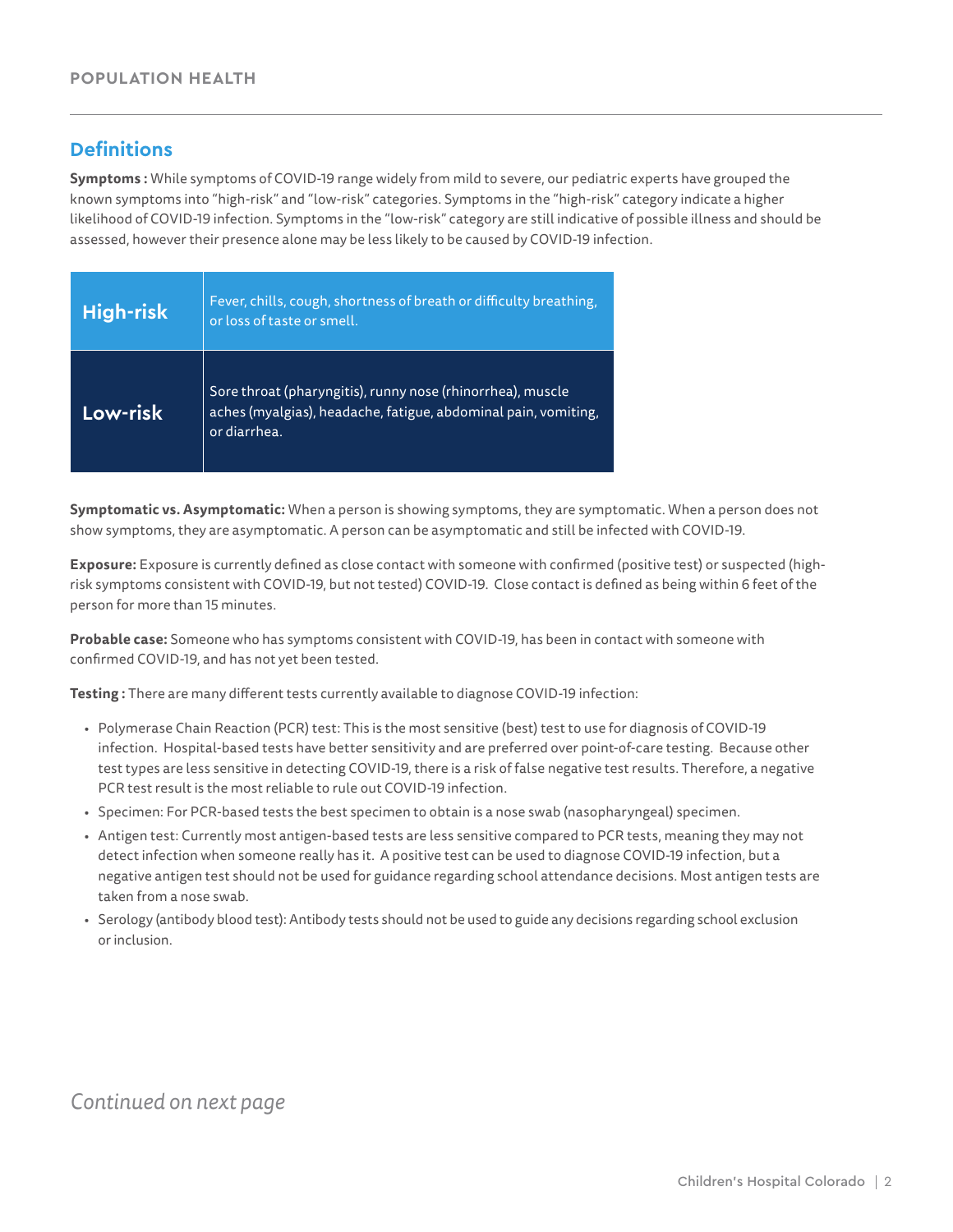#### **Isolation vs. Quarantine**

- Isolation = Sick: Isolation involves the separation of infected and sick individuals from healthy individuals. Anyone who has COVID-19 needs to self-isolate (stay at home) until:
	- At least 10 days since symptoms first appeared (or from positive test date if asymptomatic) AND
	- At least 24 hours with no fever without fever-reducing medication AND
	- Symptoms have improved
- Quarantine = Question: Quarantine involves the separation of well individuals who have been exposed to someone who is either infected with COVID-19 or a probable case. Anyone who has been exposed needs to self-quarantine (stay at home except for essential functions) for 14 days from their last contact with the infected person.

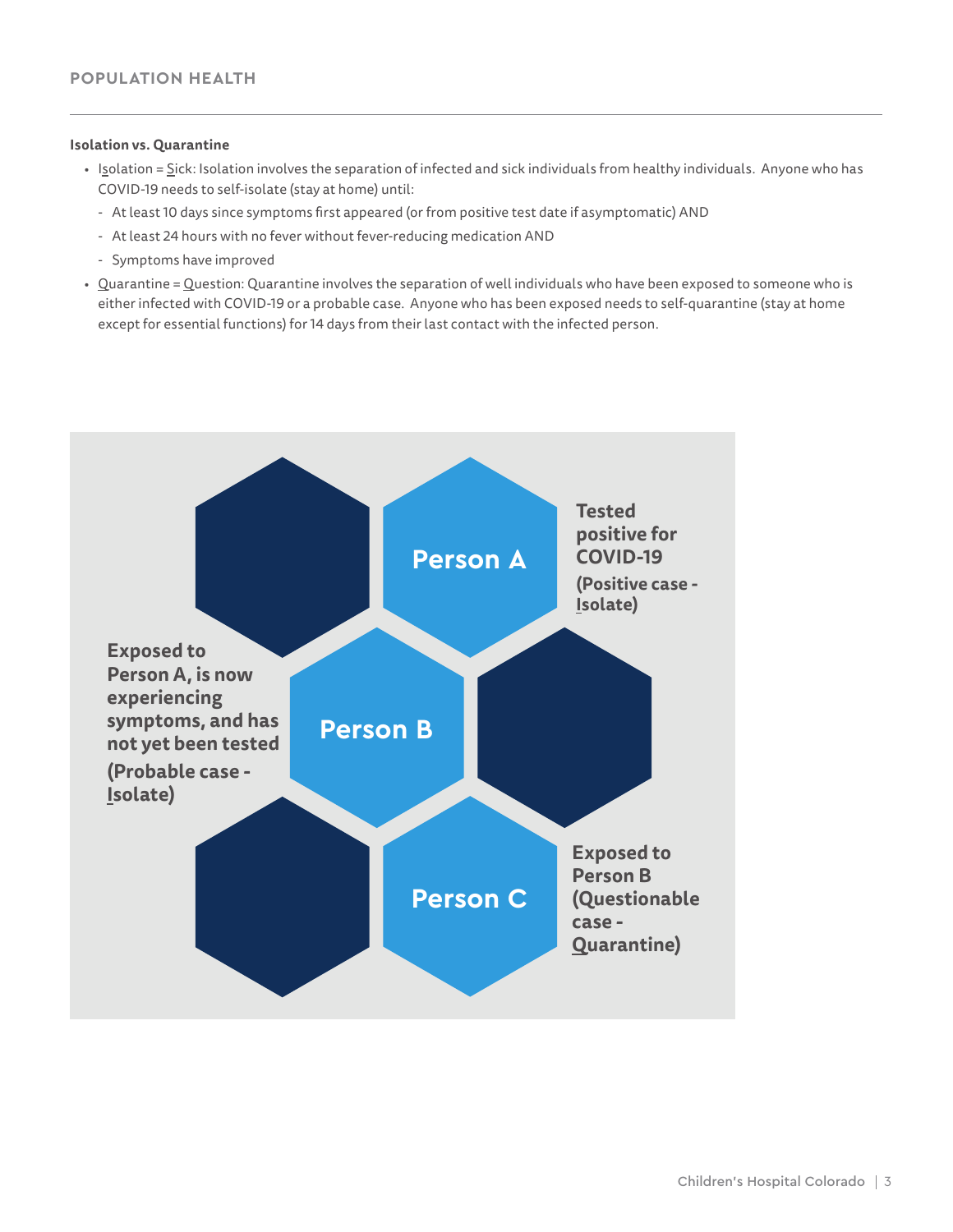### **Screening: What Are We Trying To Accomplish?**

First and foremost, a clearly agreed upon screening process helps ensure that sick students and staff don't come to school. Children's Hospital Colorado recommends that schools create a process where screening happens at home and not when students and staff arrive each day. If staff and parent/caregivers rely on school screening to remove symptomatic people, this elevates the risk of exposure. A school-based screening process gives permission to people with symptoms to show up in a place they should not be coming.

Parents/caregivers and staff need to be given consistent access to a tool and process that support screening in the home before arriving to school every single day. This tool needs to be adopted quickly and communicated widely. Everyone from the custodial staff to a student's older sibling who cares for the student when the parent goes to work needs to understand how to use the tool. Simple is best.

There are smartphone-based apps that allow for individuals to enter their symptoms and report them digitally. Schools who choose this approach will need to make sure the app is available in the relevant languages and doesn't count against data plans for those who have pre-paid phones or limited data. Students, family members or staff with symptoms should then be provided clear instructions, in the moment, with who to contact and what information will need to be provided.

Similarly, for schools who choose the good ole' fashioned approach of paper, symptom paper pads can be provided to each family and staff member to evaluate symptoms every day. And just like the app, the content of the symptom paper pad must be available in the relevant languages with clear instructions on what to do if a student, staff person or family member has symptoms.

It is also possible for schools to implement automated phone and text-based reminder calls each morning. The more schools can layer interventions to ensure students and staff with symptoms (or those who have been exposed to people with symptoms) don't come to school, the more the risk of the spread of COVID-19 is effectively mitigated.

### **Managing Symptoms and Exposure: An If/Then Instruction Guide To COVID-19 Management**

Here is where the proverbial rubber meets the road. What happens when someone has symptoms, or has been exposed to someone with symptoms? Any person who has COVID-19 symptoms or has been exposed to COVID-19 needs to be supported by a consistent process, and so does the surrounding school community.

| <b>Scenario #1</b> | What happens when a student, staff or family member experiences          |
|--------------------|--------------------------------------------------------------------------|
| (p. 5)             | <b>COVID-19 symptoms?</b>                                                |
| <b>Scenario #2</b> | What happens when someone doesn't experience symptoms until they         |
| (p. 7)             | are at school?                                                           |
| <b>Scenario #3</b> | What happens when a person is exposed to someone who has tested positive |
| (p. 8)             | for COVID-19?                                                            |
| <b>Scenario #4</b> | What happens if someone tests positive for COVID-19, but doesn't         |
| (p. 9)             | experience symptoms?                                                     |
| <b>Scenario #5</b> | What happens when a student or staff person is asymptomatic but has been |
| (p. 10)            | exposed to someone who has symptoms and who hasn't gotten test results?  |
| <b>Scenario #6</b> | What happens when someone is exposed to someone who is exposed to        |
| (p. 10)            | someone who tested positive with COVID-19 (two layers removed)?          |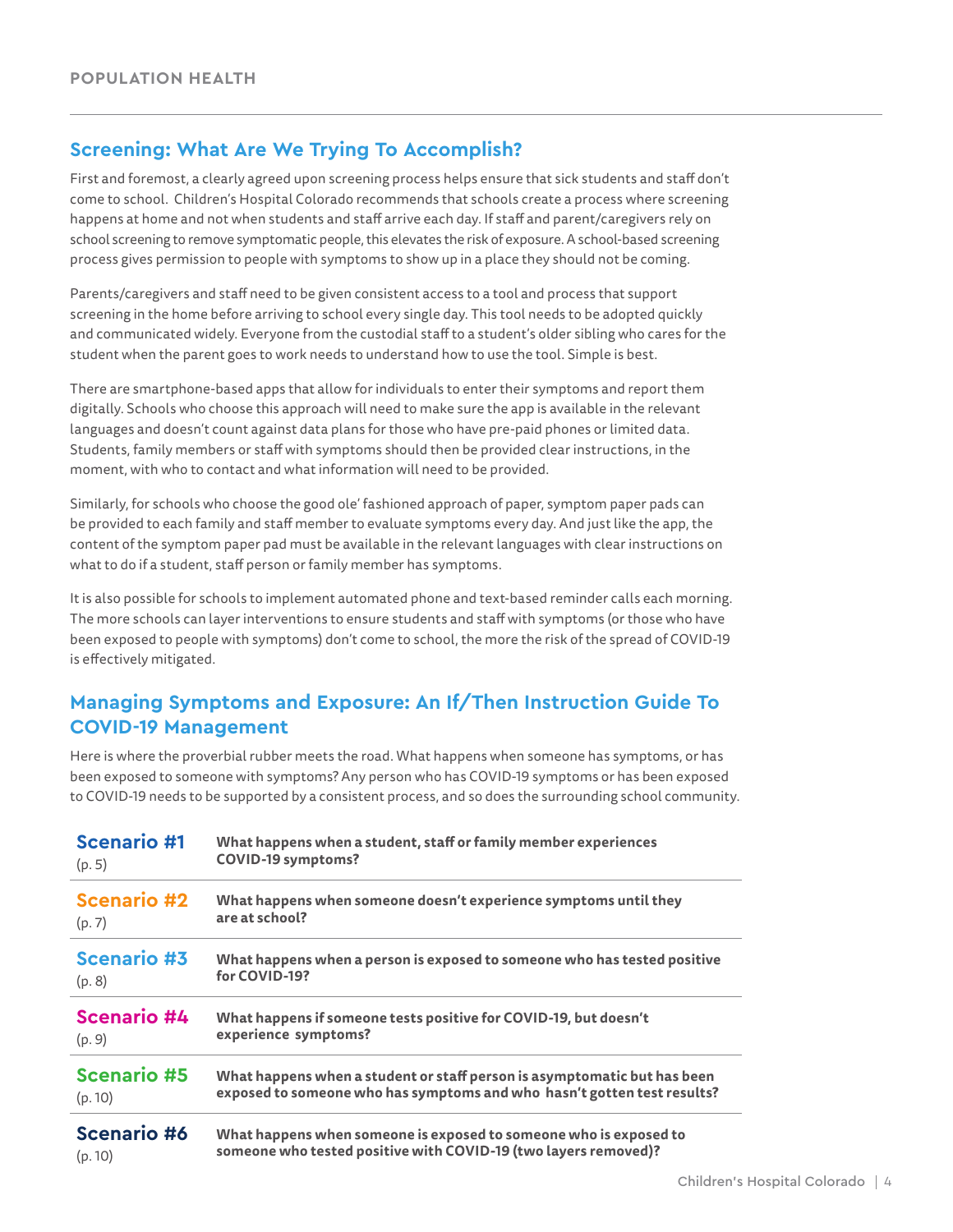# **Scenario #1: What happens when a student, staff or family member experiences COVID-19 symptoms?**



**Stay home and contact the school.** A person experiencing symptoms should not come to school. Schools must be straightforward in communicating a "better safe than sorry" policy when it comes to managing the possible spread of COVID-19.



**Consult with physician.** The Parent/Caregiver or Staff person should contact their Primary Care Physician (PCP). A PCP will help the person understand how to manage their symptoms, can provide guidance on whether a COVID-19 test is needed and provide instructions on where/how to access a test.



**Get a test.** Based on the symptoms, a PCP will help advise whether or not COVID-19 testing is needed. First, the value of a test is the ability to ensure that the underlying condition causing the symptoms can be properly treated. Second, the outcome of the test can provide further guidance on whether a person needs to isolate for 10 days or not and whether people around them may have been exposed to COVID-19 and need to quarantine for 14 days.



**Isolate.** Anyone experiencing COVID-19 symptoms will need to isolate themselves. For those who have low risk symptoms, they may return to school after both consulting with a PCP about whether a test is needed and being cleared by a PCP.

Those with high-risk symptoms and/or a positive COVID-19 test must remain in isolation for 10 days and may not return to school until going at least 24 hours with no fever without fever-reducing medication. This means a person who has been in isolation for the full 10 days but still experiencing symptoms remains in isolation until they are totally free of a fever for at least 24 hours.



**Arrange virtual learning.** Schools should have a plan to extend virtual learning to students who must remain at home. When a parent/caregiver or student notifies the school of the absence, the process to engage that student in virtual learning can begin.

**Plan for safe return to school.** If a person has experienced COVID-19 symptoms, they need clearance from a medical provider to return to school.

- Schools can establish a health liaison role to be point of contact for clearance
- For someone with a COVID-19 positive test: must isolate for 10 days, be fever free for 24 hours, have improved symptoms, and receive medical assessment with clearance from PCP
- For someone with a negative PCR test result: must be fever free for 24 hours without feverreducing medication and receive medical assessment with clearance from PCP
- For those people who did not receive a test but experienced either high or low-risk symptoms: must isolate until symptoms have resolved for 24 hours and still require provider clearance, even if the symptoms have resolved.
- Students and staff who have had COVID-19 **do not** need a negative COVID-19 test to return to school. Schools should not require negative testing and should instead follow the time period and symptom resolution criteria described above. If someone with COVID-19 has a repeat test that is negative before 10 days, they cannot return to school sooner, and must still isolate at home for at least 10 days from symptom onset.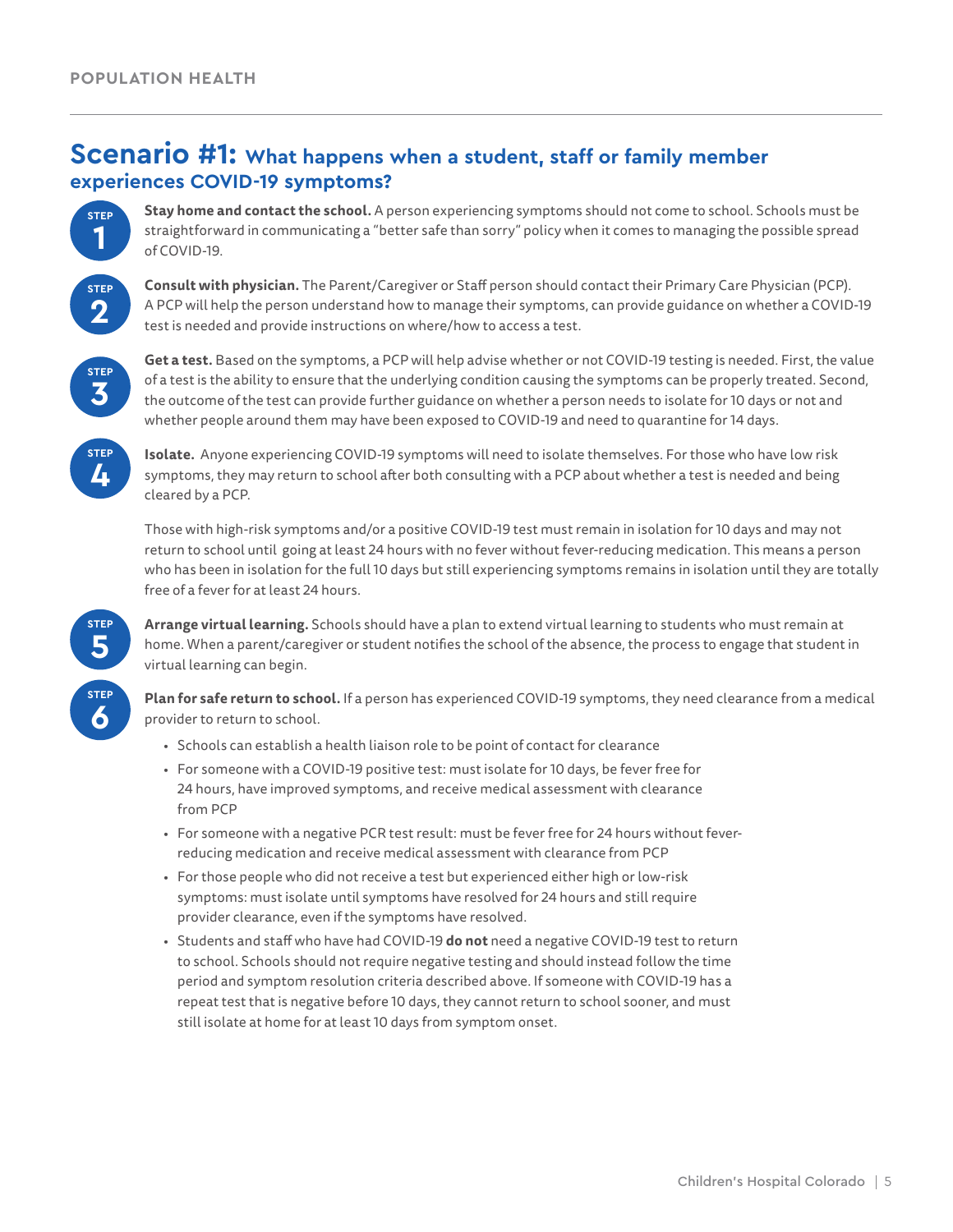# **Managing Symptoms and Exposure**

**High-risk:** Fever, chills, cough, shortness of breath ordifficulty breathing, or loss of taste or smell

**Low-risk:** Sore throat (pharygitis), runny nose (rhinorrhea), muscle aches (myalgias), headache, fatigue, abdominal pain, vomiting or diarrhea

**Isolation = "Sick"**: Involves the separation of infected and sick individuals from healthy individuals. Anyone experiencing symptoms will need to isolate themselves.

**Exposure:** While there are highrisk and low-risk symptoms for COVID-19, it is also important to understand if the person experiencing symptoms has been exposed to a known COVID-19 positive case. If so, the person experiencing symptoms should be PCR tested for COVID-19, even if they only have low-risk symptoms.

**PCR Testing:** The value of a test is the ability to ensure that the underlying condition causing the symptoms can be properly treated. Second, the outcome of the test can provide further guidance on whether a person needs to isolate for 10 days or not.

**Primary Care Physician (PCP):**  Anyone experiencing COVID-19 symptoms should contact their PCP for any questions about their symptoms. The PCP can also provide clearance to return to school.

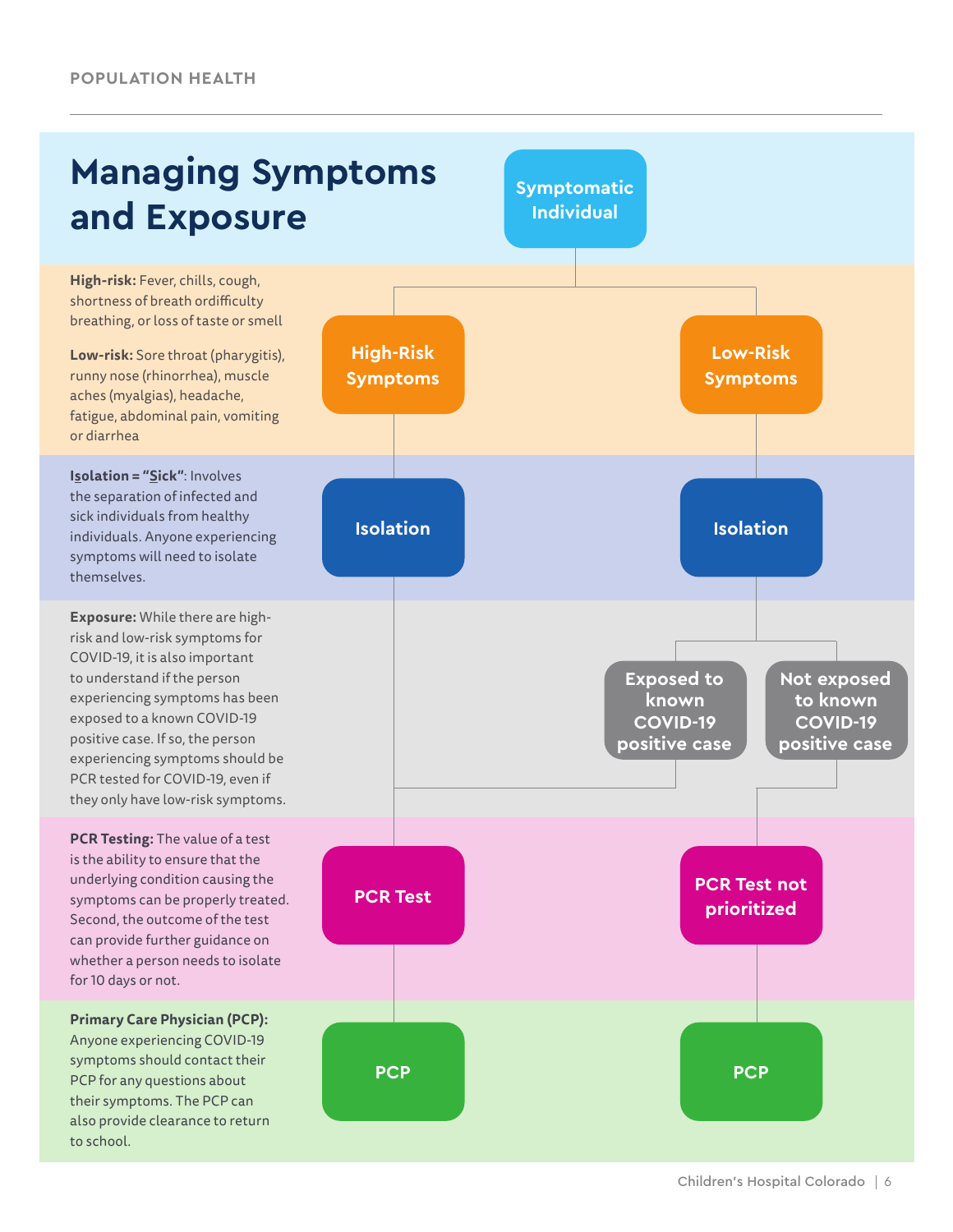# **Scenario #2: What happens when someone doesn't experience symptoms until they are at school?**



**Create a process to address symptoms.** As recommended earlier, schools must implement a screening process that takes place at home, not at school. However, someone who begins feeling sick after arriving to school must be supported and encouraged to share this with an appropriate school leader, who can safely address. This leader should be clearly identified, available, and trained to quickly respond to potentially ill students/staff using a trusted and nonattacking approach.

**STEP 2**

**Immediately isolate the person with symptoms.** Ensure your school has a clear and consistent process used to identify and then move an ill person to an isolation space until they can go home.

The proper PPE for the person escorting someone (at a 6-foot distance) to a designated isolation space would include a face covering and/or a face shield (if accessible). The staff who escorts the person to the isolation space must wash their hands before and after escorting to the designated isolation space.



**Provide isolation instructions.** For anyone sent home with symptoms, the staff or student parent/caregiver needs to be given instructions to:

- Keep that person at home
- Call their PCP to for guidance on how to manage symptoms and whether a PCR test is recommended
- Contact the school with an update
- Receive clearance from a PCP to return to school.

If the person who is ill tests positive for COVID-19, they or their caregiver must track their symptoms to ensure that they are in isolation for 10 days, have been free of fever without fever-reducing medication for 24 hours, and have improved symptoms. It is important that they participate in any necessary outreach conducted by local public health, and receive clearance from their PCP to return to school.

## **Role of school**

**Step 1:** Ensure information is collected on anyone exposed to person with symptoms. For those who have likely been exposed to the person with symptoms, they do not need to be quarantined immediately. Schools should create a process to gather the information needed to provide the LPHA (local public health agency) with contact tracing assistance. This likely means a standard form that lists people and locations the symptomatic person came in contact with while on a bus or in a school setting.

**Step 2:** Clean areas where symptomatic person has been.

**Step 3:** Contact local public health agency. Schools should designate a central person or small group of people that will be responsible for contacting the school's LPHA with positive COVID-19 case information.

**Step 4:** Work with local public health agency to communicate appropriately. Staff and parents should be alerted to possible exposure, when appropriate. Together with local public health agencies, schools can use a standard letter created by CDPHE informing relevant parties of a positive COVID-19 test. This letter will outline the process that will be used by the local public health agency to contact those who may have been exposed and provide instructions on whether they will need to quarantine.

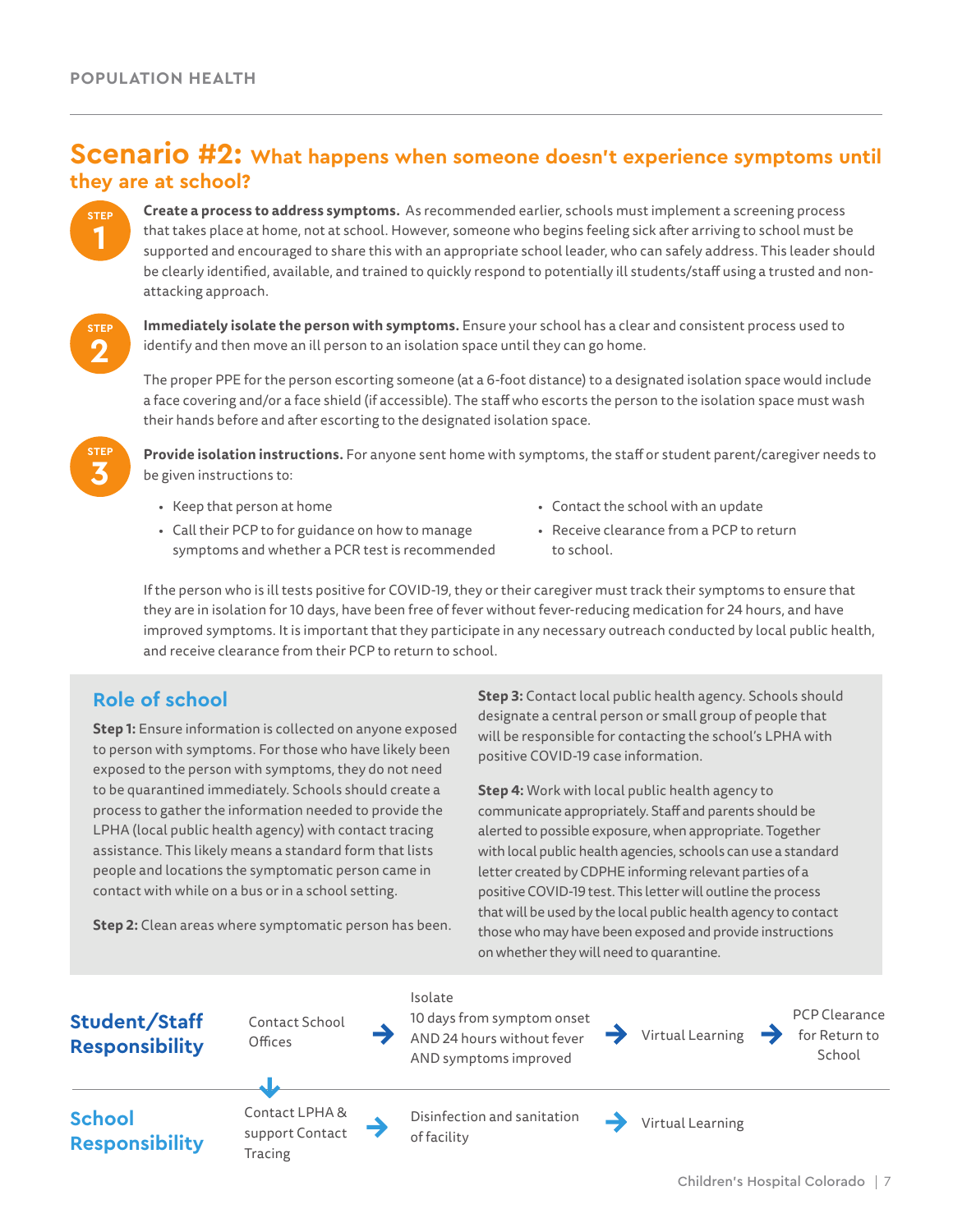# **Scenario #3: What happens when a person is exposed to someone who has tested positive for COVID-19?**

#### *At home, in the community, at school*



**Quarantine.** All exposed persons (students, teachers, or staff) should self-quarantine (stay at home except for essential functions) for 14 days from the time of their last contact with the known COVID-19 positive individual. The quarantine period **does not** change even if the person who was exposed is asymptomatic or has a negative COVID-19 test.



**Monitor for symptoms:** Anyone who has been exposed to someone who has tested positive for COVID-19 that develops symptoms consistent with a COVID-19 infection should be tested as there is a much higher risk of the likelihood of having a COVID-19 infection.

In general, asymptomatic children and staff do not/should not be tested. In some circumstances, public health authorities might recommend testing for asymptomatic individuals who had known exposure/close contact with a person with COVID-19. In this situation, testing should usually be done around 7 days after exposure.

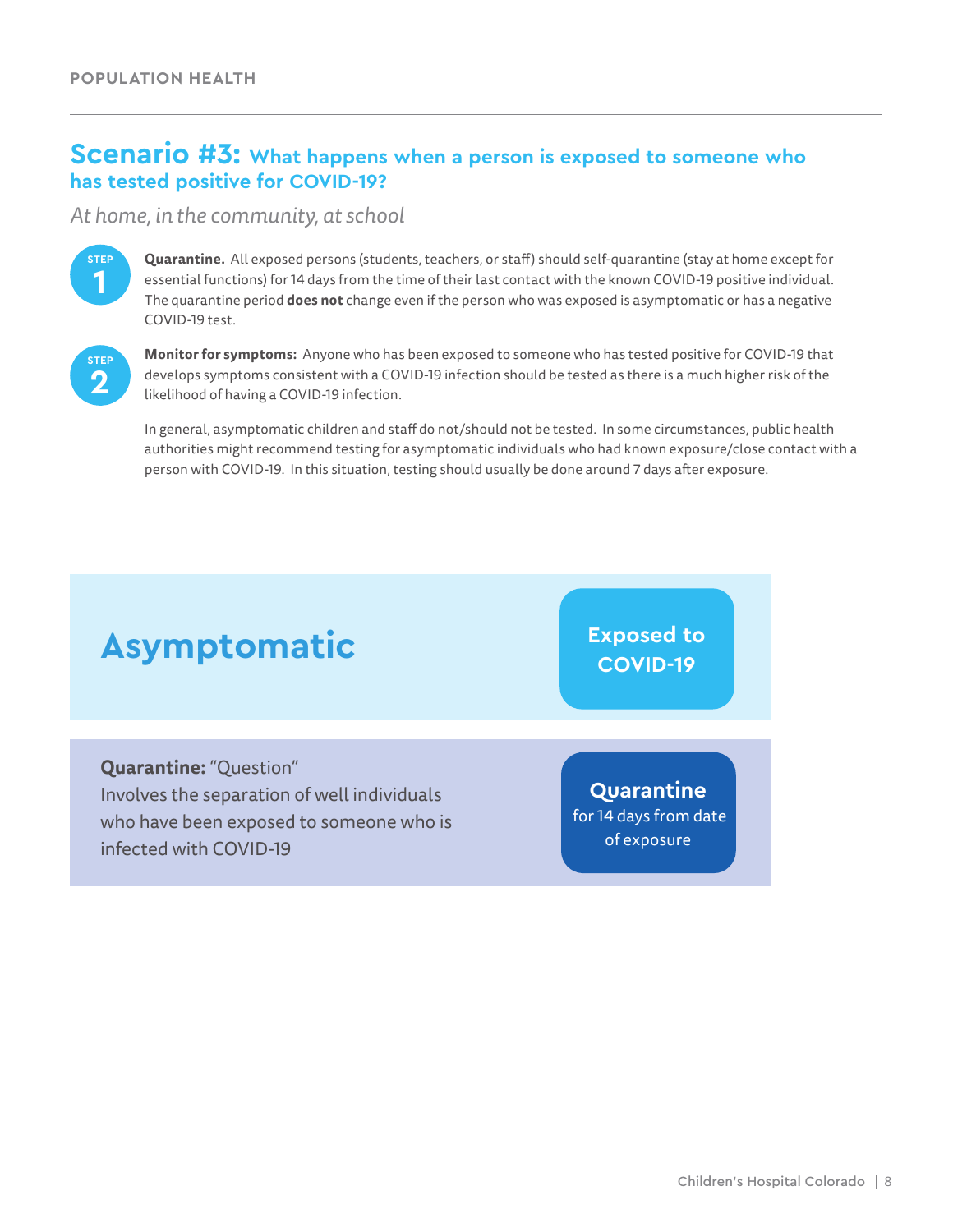# **Scenario #4: What happens if someone tests positive for COVID-19, but doesn't experience symptoms?**



**Isolate.** If someone tests positive for COVID-19 and has no symptoms, they still need to isolate (stay home) for 10 days from the date of their positive test. If someone tests positive for COVID-19 and has symptoms, they need to isolate for 10 days from when their symptoms started AND until they are fever-free for 24 hours AND until their symptoms have improved.

**STEP 2**

**Separate.** Once isolating at home, people should take steps to avoid spreading COVID-19 to others in their household. Try to have one person designated to help care for the person who has COVID-19, take care to clean shared surfaces frequently, try to maintain 6 feet of distance as much as possible, try to have the person with COVID-19 sleep in a separate room and use a separate bathroom if possible. Many families living in large households may not be able to keep the person with COVID-19 away from other people. Temporary housing resources should be considered as a way to help prevent COVID-19 from spreading through households.

**STEP 3**

**Contact the School.** When someone tests positive for COVID-19, they should contact their school official to let them know when they tested positive and when they had started feeling sick. Anyone with COVID-19 should contact their PCP for any questions about their symptoms. And finally, anyone who has tested positive for COVID-19 should take the call that comes from their local public health agency.